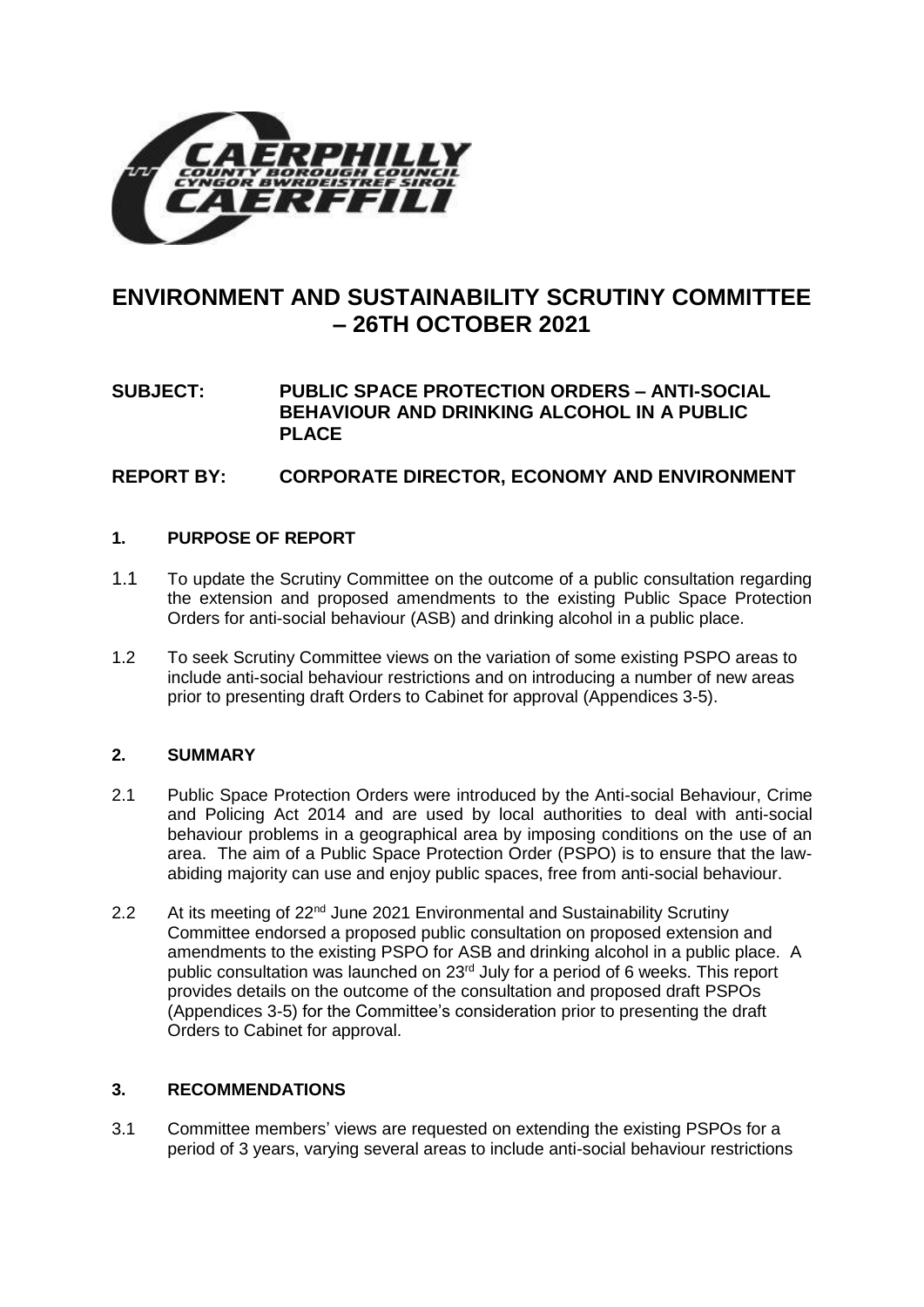and introducing a number of new areas prior to presenting the draft Orders to Cabinet for approval.

## **4. REASONS FOR THE RECOMMENDATIONS**

4.1 To protect and enhance community safety in the identified areas.

## **5. THE REPORT**

- 5.1 The Safer Communities Action Area of the Well-being of Future Generations Wellbeing plan identifies that feeling unsafe in a community has a significant impact on quality of life, whether someone is a direct victim of crime and disorder, or fears that they may be at some time in the future. One of the priority areas of the Safer Communities area of the action plan is to work with regional partners to create safe, confident communities and promote community cohesion to provide reductions in crime and disorder, reductions in anti-social behaviour and to improve community confidence and cohesion.
- 5.2 Use of PSPOs in areas highlighted by the community or partners agencies as being focal points for anti-social behaviour, crime and disorder, and by having open public consultation on the restrictions that should be brought in to these areas to target the reported behaviour is directly supportive of the Wellbeing Plan aims.
- 5.3 PSPOs introduced by the Anti-social Behaviour, Crime and Policing Act 2014 (the Act) can be used to regulate activities in particular public places, to ensure that the law-abiding majority can use and enjoy public spaces, safe from anti-social behaviour. Whilst the Act allows local authorities to regulate activities in public places, the legislation specifies certain requirements which must be considered prior to making an Order.
- 5.4 A local authority may make a Public Space Protection Order if it is satisfied on reasonable grounds that two conditions are met. The first condition is that activities carried on in a public place within the authority's area have had a detrimental effect on the quality of life of those in the locality or it is likely that the activities will be carried on in a public place and that they will have such an effect. The second condition is that the effect or likely effect is likely to be of a persistent or continuing nature, is likely to be such as to make the activity unreasonable and justifies the restriction imposed by the Order.
- 5.5 Extending, varying and introducing the new areas as proposed through this consultation will assist in targeting the anti-social behaviour occurring in these areas. It is likely that if the Orders are not in place then there will be an increase in the amount, or the severity, of the anti-social behaviour in the Restricted Areas due to there being a decrease in the consequences of behaving in such a manner and reduction in the powers of Enforcement Officers to target those responsible.
- 5.6 Please note that the PSPOs in place over the last 3 years have provided grounds for targeted enforcement patrols and the powers for authorised persons (Police and Community Safety Wardens) to engage persons behaving in an anti-social manner at an early stage. This may involve moving them on or issuing Fixed Penalty Notices to effectively disrupt the anti-social activity and prevent it escalating to the point of becoming criminal activity (e.g., Criminal Damage or Violence offences).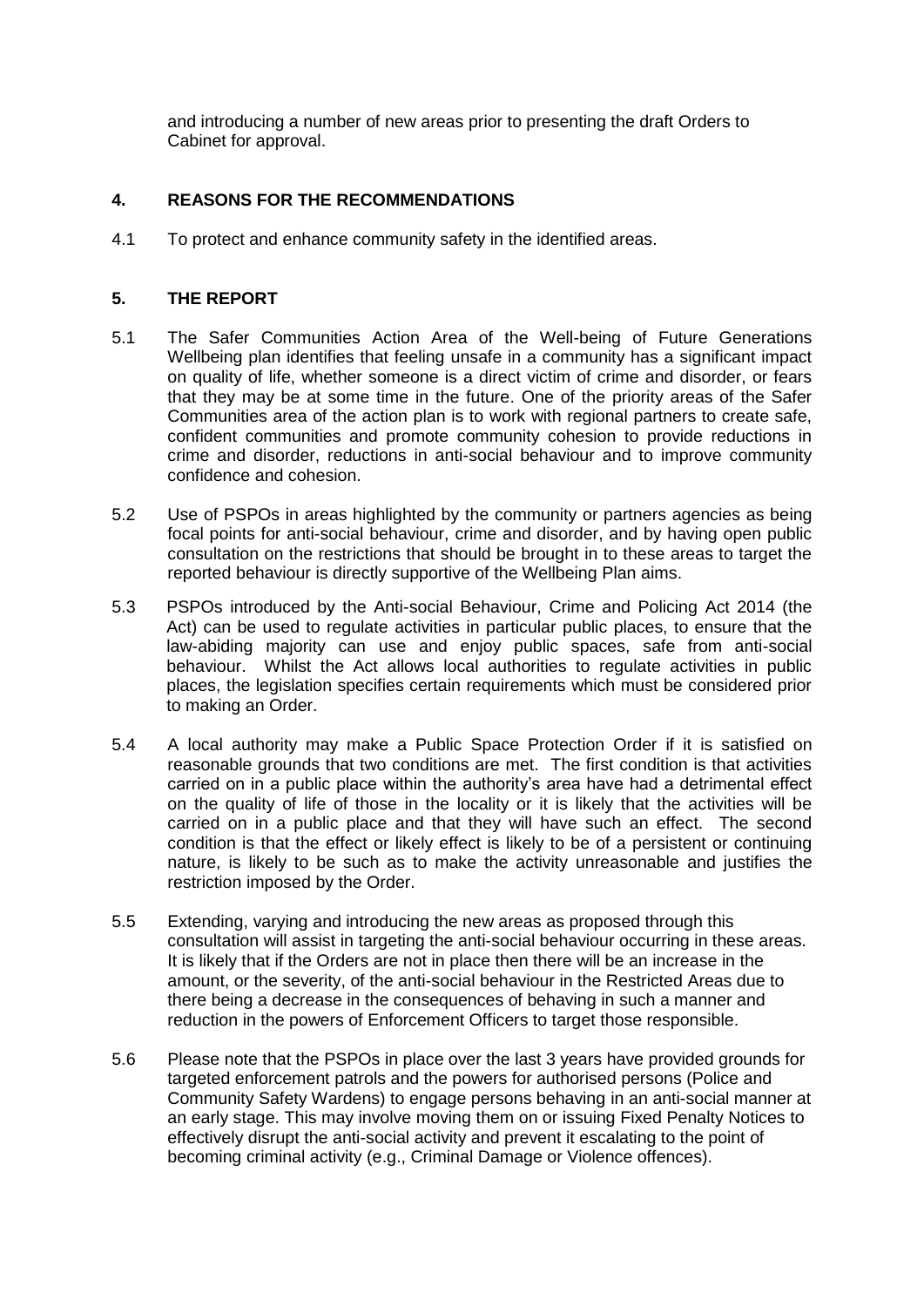- 5.7 The consultation was launched on 23<sup>rd</sup> July and was open to residents and stakeholders for a period of six weeks. The consultation period was preceded by wide scale communication via the Council's website and social media accounts. Communication continued through a variety of media throughout the consultation period with a view to raising awareness of the consultation and increasing the response rate.
- 5.8 The key consultation tool was a survey. This was made available bilingually to residents for online completion via the Council's Website and shared on social media. Paper and alternative formats were available on request. A poster and leaflet were also developed to raise awareness of the consultation with a total of 3,000 A5 leaflets and 330 posters were distributed to various locations across the county borough.
- 5.9 Stakeholder groups were contacted directly via e-mail and invited to respond to the survey. Those contacted included: Gwent Police - Chief Constable, local Inspectors, Sergeants and Crime And Disorder Reduction Officers (CADROs). The Gwent Police and Crime Commissioner, Community Safety Partners and Town Council representatives.
- 5.10 Throughout the consultation period a total of 127 surveys were completed online. Of those who responded to the survey, 84% of the respondents were residents living in the county borough. A total of 94% of people agreed with the proposal to extend the current PSPOs for a period of three years. A total of 96% agreed to vary some areas to include restrictions for anti-social behaviour. A total of 87% agreed with the proposal to introduce new areas whilst 10% had no view. A report of the consultation and all comments received are attached as an Appendix to this report (Appendix 1).
- 5.11 The existing PSPOs and proposed changes are detailed below. Within the comments of the survey some respondents suggested additional areas that they would like to see covered by a PSPO. All of these suggestions were investigated appropriately, and Police call data analysed to determine sufficient evidence to justify establishing a PSPO. On this basis it is proposed that the following areas will be added to the list of new areas to be covered by a PSPO:
	- Hengoed Railway Station
	- Birchgrove, Tirphil, New Tredegar
	- Rhymney Library Car Park
	- Pengam Eco Park including Dylan Avenue
	- Crosskeys Train Station
	- Risca Road, Crosskeys

## 5.12 PSPO - Caerphilly County Borough Council Bus Stations at Caerphilly, Blackwood, Bargoed and Nelson and the Passenger Bridge and Train Station at Caerphilly

This PSPO was introduced in 2017 as a result of multiple community reports and complaints to agencies of considerable ASB in these areas. Gwent Police and the CCBC Community Safety Wardens continue to patrol and monitor these areas due to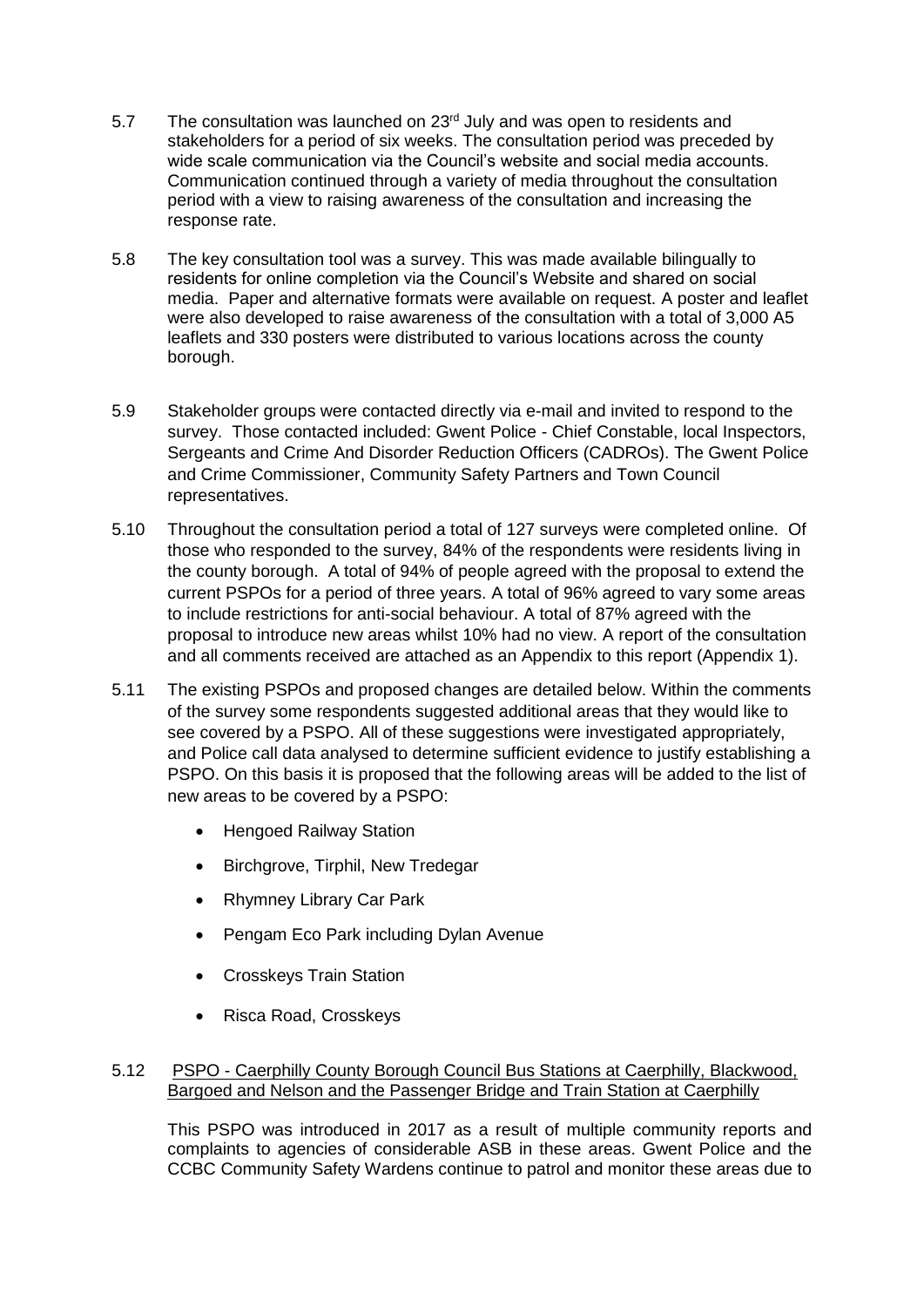the number of continued reports of ASB. Over the last three years Gwent Police have received 244 complaints of ASB and crime and disorder at Blackwood bus station alone. The Community Safety partner agencies have needed to arrange specific operations to target ASB at the station and have used the restrictions in place to move people on, issue ASB referrals and Fixed Penalty Notices when required. It is therefore proposed to renew this PSPO for a further three years to assist with the enforcement of these issues.

### 5.13 PSPO - Caerphilly County Borough Council Bus Shelters and Bus Stops

This PSPO was also introduced in 2017 for the same reasons as the Bus Station PSPO above. Local knowledge of Police Crime and Disorder Reduction Officers (CADROs) and Community Safety Wardens continues to suggest that these bus stops and shelters are focal points for people gathering in the locality. Having a PSPO in place to restrict certain behaviours in these areas has allowed persons to be moved on or stopped from engaging in activities (e.g., loitering and drinking alcohol in a public place) which would otherwise progress to anti-social behaviour. It is therefore proposed to renew this PSPO for a further three years to assist with the enforcement of these issues.

#### 5.14 PSPOs – Drinking alcohol in a public place

Since 2006 the Council has used powers to restrict anti-social drinking in designated public places by introducing several DPPOs. The historic DPPOs (which transferred to PSPOs in 2017 under the new legislation) cover 31 areas across the county borough which cover 280 specific locations such as streets, lanes and parks. Under these PSPO areas it is an offence for an individual to continue to consume alcohol having been requested to stop by an authorised officer.

- 5.15 The legal powers conferred upon Police Officers and Community Safety Wardens by these PSPOs are used regularly and are considered to provide an effective additional tool to assist them in addressing ASB and crime and disorder associated with the consumption of alcohol. However, enforcement is limited since these only cover alcohol restrictions. A lot of the areas covered are known ASB hotspots and Police and Community Safety tasking priority areas.
- 5.16 After consultation with the Police and key Community Safety partners it is proposed to vary a number of these existing areas to include ASB restrictions. A full list of these areas is listed under Appendix 2 and the areas to be varied are highlighted. The proposed wording for the proposed additional ASB restrictions for the varied PSPO will include:
	- No person shall behave in a disorderly, indecent, or offensive manner.
	- No person shall damage or deface any part of this area.
	- No person shall consume alcohol when requested not to do so by an authorised person.
	- No person shall litter, graffiti or deliberately set fires within this area.
	- No person shall wilfully obstruct or impede an authorised person in the execution of their duty.
	- No person shall be in possession of an off-road vehicle in this area.
	- Any person reasonably suspected, by an authorised person, of breaching the relevant provisions shall give his name and address when requested to do so by an authorised person.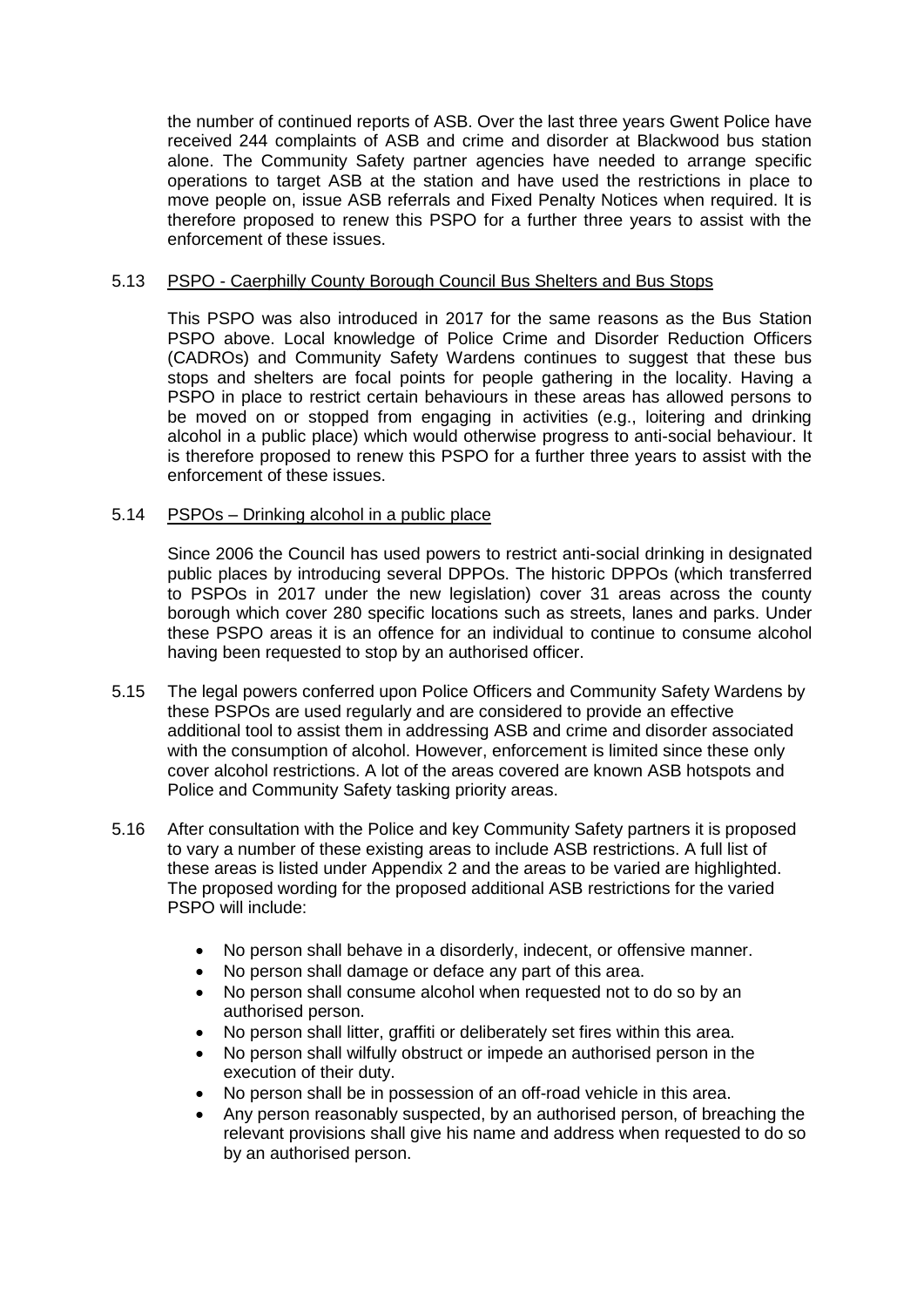#### 5.17 New PSPO areas

Through consultation with Gwent Police the following areas have been identified as meeting the criteria for a new PSPO:

#### Trethomas River Walk

Both adults and young people congregate in groups in the area along Trethomas River Walk, in particular at the area of the "wooden fish carving". Groups drink alcohol, leave behind litter including empty cans and broken glass bottles. They use foul language and are intimidating to passers-by including families who are trying to enjoy the natural beauty of the area. This has been discussed locally at Bedwas Police tasking meetings and reports of littering at the location have been reported by the CCBC Rivers Officer. The location has also been patrolled regularly by the Neighbourhood Policing Team.

It is difficult to quantify the call data as there is no specific Police beat code for this location, however feedback from residents, and officers indicate that there is an issue here that has become persistent in nature.

### Cwrt Coch Street Play Area, Aberbargoed

For the year 2020-2021 there have been 27 reports of ASB in the area of Cwrt Coch Street, Aberbargoed and the area known as the Aberbargoed Park. There has also been a great deal of community tension highlighted on social media regarding the area. Complaints have been received from local councillors and residents. The range of anti-social behaviour includes large gatherings of young people causing a nuisance, noise nuisance, littering, off road bikes and quads. This area has been discussed at the Safer Caerphilly Partnership Tasking and has been part of a patrol plan by the local Neighbourhood Policing team.

#### Ystrad Mynach Park

For the year 2020-2021 there have been 28 Reports of ASB linked to Ystrad Mynach Park, Caerphilly Road. Historically there have been reports of ASB also recorded at the park as a result of large groups of young people gathering and causing a nuisance by consuming alcohol and deliberate fire setting. Tragically, the area has also been highlighted following the death of a child due to a drugs overdose at the location. Incidents recorded at the park include: gangs of young people causing trouble, deliberate fire setting, fighting at the location, being intoxicated, and setting a tree on fire. Due to the levels of ASB in the area Ystrad Mynach Park has previously been highlighted as a Gwent Police "Your Voice Priority" identified by members of the public via a public survey. Previously several Dispersal Notices have been issued to prevent offending in this area.

## Newbridge – High Street, Celynen Road, Bridge Street, Land surrounding Newbridge Leisure Centre including the car park, Calzaghe Bridge.

Historically Newbridge has been an ASB hotspot for Caerphilly Central Policing team. Recently the problem has resurfaced and has involved some serious incidents. Community tensions increased following an incident involving over 40 young people. Some of whom damaged cars and smashed the front window of a house as they made their way over Calzaghe Bridge. Two dispersal notices have been issued in recent weeks and the area is now a Gwent Police Your Voice Priority. The ASB can be widespread and the areas listed above are the main focal points for young people to gather.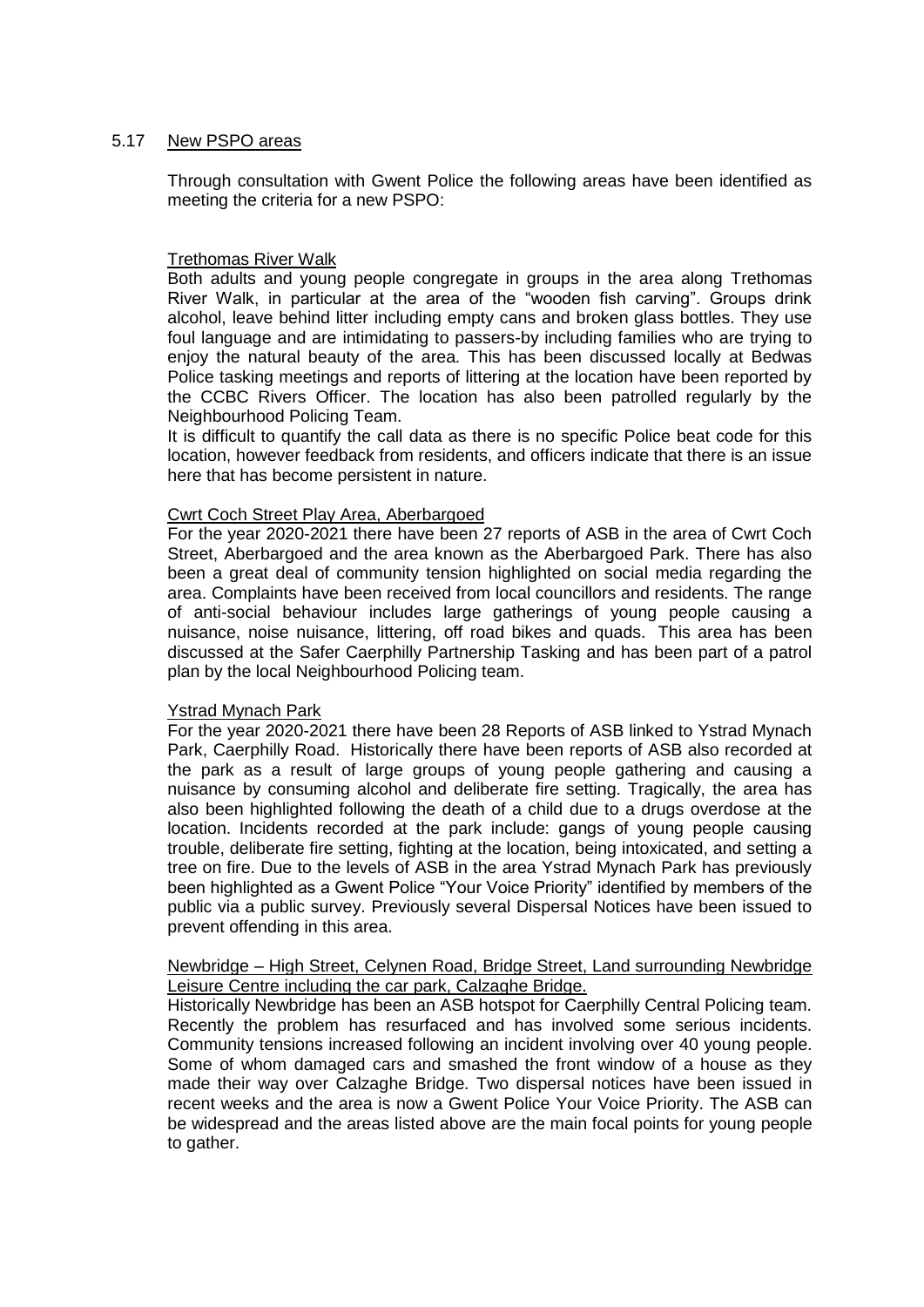- 5.18 It is proposed to renew/vary and introduce these new areas under a PSPO for three years. A full list of all areas covered by a PSPO is attached as Appendix 2 to this report.
- 5.19 Extending these Orders will assist Officers in targeting the anti-social behaviour which occurs in these areas. It is possible that if the Orders are not renewed then there will be an increase in the amount, or the severity, of the anti-social behaviour in the Restricted Areas due to there being a decrease in the consequences of behaving in such a manner and reduction in the powers of Enforcement Officers to target those responsible.

## **6. Conclusion**

Having regard to the requirements of Section 59 of the Act set out in paragraph 5.2 above and the responses to the consultation outlined above it is clear that the conditions required to make the proposed Public Spaces Protection Orders have been satisfied. The above proposals aim to ensure that the law-abiding majority can use and enjoy our public spaces, safe from anti-social behaviour. Scrutiny members are asked for their views on extending the PSPO detailed above for a period of 3 years prior to presenting the draft Orders (Appendices 3-5) to Cabinet for approval.

## **7. ASSUMPTIONS**

7.1 There are no assumptions associated with this report.

# **8. SUMMARY OF INTEGRATED IMPACT ASSESSMENT**

8.1 An Integrated Impact Assessment has been undertaken. The reduction of anti-social behaviour and crime and disorder in public places across the county borough will benefit children, young people and adults and help provide clean and safe areas for communities to enjoy. No negative impacts have been identified

**[Link to full Integrated Impact Assessment](https://www.caerphilly.gov.uk/CaerphillyDocs/IIA/iia-public-protection-community-safety)** 

## **9. FINANCIAL IMPLICATIONS**

9.1 There will be a financial cost of appropriate signage at the new PSPO sites and the varied sites. This will be met through existing budgets.

## **10. PERSONNEL IMPLICATIONS**

10.1 Temporary increase in workload initially, due to erecting new signage. Any additional restrictions imposed may increase the potential for staff to be placed in confrontational situations. However, the proposals provide additional powers intended to moderate and de-escalate adverse behaviour. It will be important to ensure that the necessary training and procedures are in place so that staff are able to assist with the expectations in relation to enforcement of these proposals.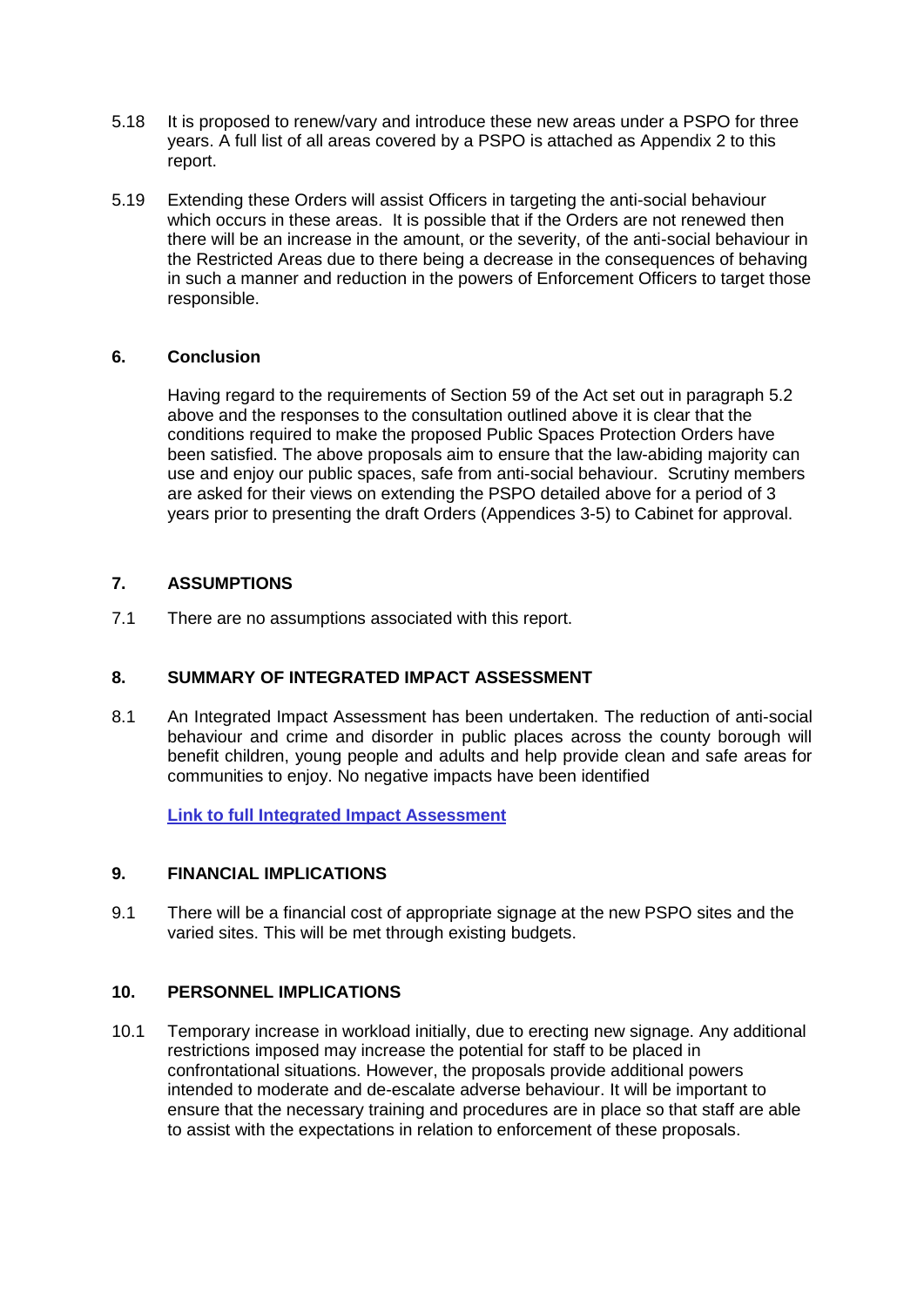## **11. CONSULTATIONS**

11.1 This report has been sent to the consultees listed below and all comments received are reflected in this report.

## **12. STATUTORY POWER**

12.1 Section 59 of the Anti-Social Behaviour, Crime and Policing Act 2014 The Anti-social Behaviour, Crime and Policing Act 2014 (Publication of Public Spaces Protection Orders) Regulations 2014

Author: Natalie Kenny, Community Safety Officer

Consultees: Cllr Nigel George, Cabinet Member for Environment and Neighbourhood **Services** Cllr. D.T. Davies – Chair of Environment & Sustainability Scrutiny **Committee** Cllr. A. Hussey - Vice Chair of Environment & Sustainability Scrutiny Mark S. Williams – Corporate Director, Economy & Environment Rob Hartshorn, Head of Public Protection, Community and Leisure **Services**  Rob Tranter, Head of Legal Services/Monitoring Officer Steve Harris, Head of Financial Services & S151 Officer Lynne Donovan, Head of People Services Ceri Edwards Environmental Health Manager Anwen Cullinane, Senior Policy Officer (Equalities & Welsh Language) Liz Sharma, Consultation and Public Engagement Officer Supt. Mark Hobrough, Gwent Police Ch. Insp. Amanda Thomas, Gwent Police Insp. Gavin Clifton, Gwent Police Insp. Andrew Boucher, Gwent Police Insp. Lysha Thompson, Gwent Police Paul O'Neill, Senior Youth Service Manager Michaela Rogers, Youth Offending Service Manager Mike Headington, Green Spaces and Transport Services Manager Stephen Mock, Solicitor Rachel Thornett, Tenancy Enforcement Manager Jared Lougher, Sport & Leisure Development Manager Lisa Lane, Head of Democratic Services and Deputy Monitoring Officer

Background Papers:

The Anti-Social Behaviour, Crime and Policing Act 2014. Statutory guidance for frontline professionals.

Environment & Sustainability Scrutiny Committee report 22<sup>nd</sup> June 2021 entitled "Public Space Protection Order Review"

Appendices: The documents attached are not fully accessible for further information please contact the report author.

Appendix 1 ASB PSPO Report of Consultation